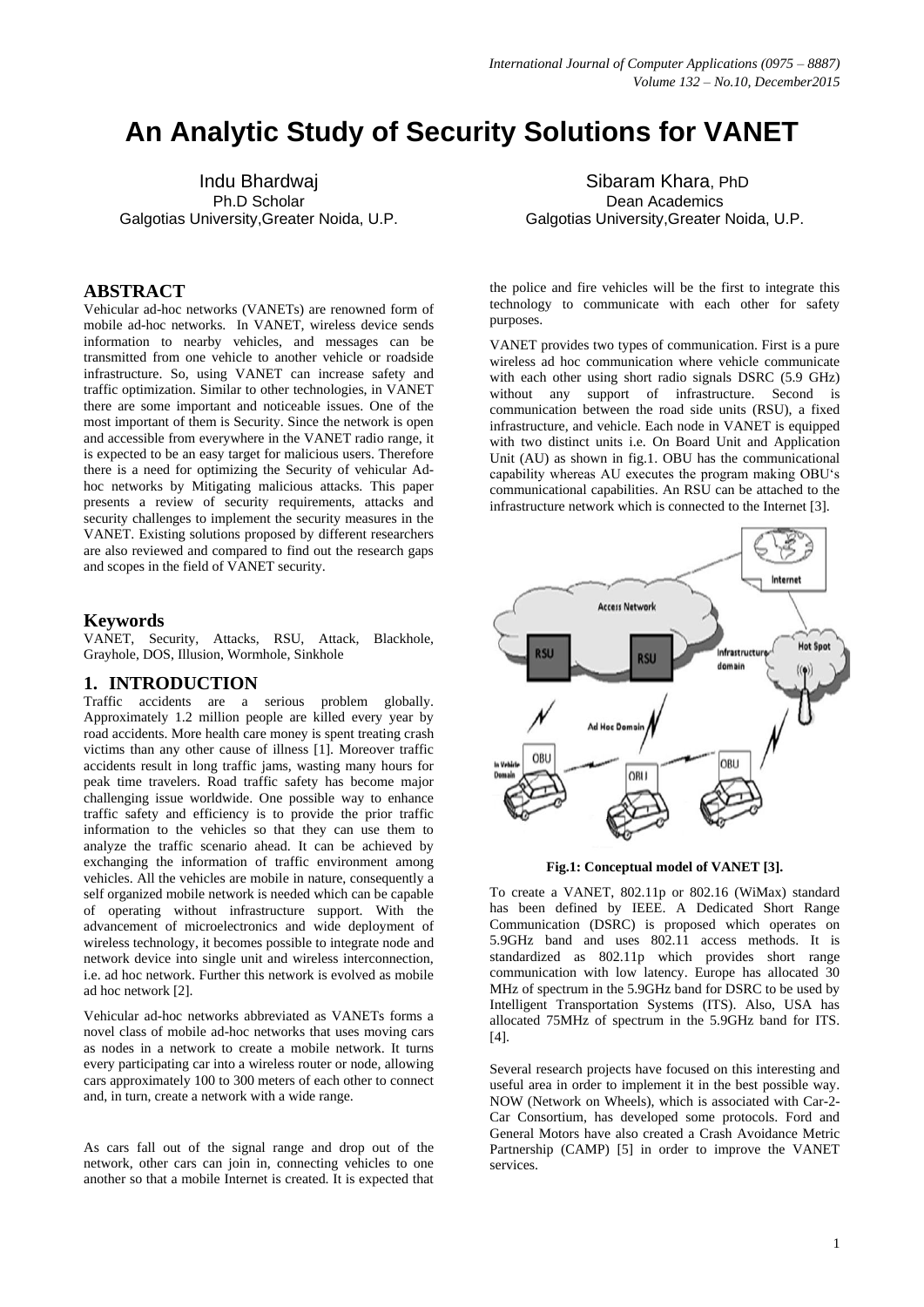The ultimate goal of all works toward VANET is to provide road safety information among the vehicles without negotiating security. Consequently the frequent exchange of information on the network clearly signifies the role of the security. Any successful attack can cause loss of lives or financial loss. Hence the security of the information exchanged between nodes in VANET is quite crucial need to be addressed including the security challenges and major attacks on VANET.

The paper is organized as follows: section two discusses the security concerns in VANET. Section three discusses the motivation behind this research area. Section four explores previous related works in the field of VANET security. In section five, we provide a comparison of various security protocols in VANETs and research gaps. Then later ending of the paper covers future research scopes and conclusion.

# **2. SECURITY CONCERNS IN VANET**

Among all the challenges of the VANET, security got less attention so far. VANET packets contains life critical information hence it is necessary to make sure that these packets are not inserted or modified by the attacker; likewise the liability of drivers should also be established that they inform the traffic environment correctly and within time. These security problems do not similar to general communication network. The size of network, mobility, geographic relevancy etc makes the implementation difficult and distinct from other network security.

# **2.1 VANET Security Requirements**

In order to have a secure and dependable vehicular network, a number of security requirements must be considered. Some of these security requirements are the same for all networks but some are valid and specific to vehicular networks only.

- **1. Authentication:** In Vehicular Communication every message must be authenticated, to make sure for its origin. Without authentication, illegitimate and malicious users can inject false messages into the network and confuse other vehicles by distributing false information.
- **2. Integrity:** All messages which are sent and received on the network should be protected against alteration attacks. Integrity for all messages should be protected to prevent attackers from altering them, and message contents to be trust.
- **3. Non Repudiation:** Non-repudiation will facilitate the ability to identify the attackers even after the attack happens. This prevents cheaters from denying their crimes.
- **4. Privacy:** Driver privacy is an important issue in vehicular communications. Drivers don't want their personal and private information to be accessible by others. Since the vehicle information such as location, speed, time and other car data are transmitted via wireless communication, there should not be possible to infer the driver's identity from this information. Among this information, driver's location and tracing vehicle movements are

more sensitive and must be taken into consideration carefully [7].

**5. Availability:** Vehicular network must be available all the time, for many applications vehicular networks will require real-time, these applications need faster response from sensor networks or even Ad Hoc Network, a delay in seconds for some applications will make the message meaningless and maybe the result will be devastating.

# **2.2 Security Challenges in VANET**

The challenges of security must be considered during the design of VANET architecture, security protocols, cryptographic algorithm etc. The following list presents some security challenges [2]

- **1. Real time Constraint:** VANET is time critical where safety related message should be delivered with 100ms transmission delay. So to achieve real time constraint, fast cryptographic algorithm should be used. Message and entity authentication must be done in time.
- **2. Data Consistency Liability:** In VANET even authenticate node can perform malicious activities that can cause accidents or disturb the network. Hence a mechanism should be designed to avoid this inconsistency. Correlation among the received data from different node on particular information may avoid this type of inconsistency.
- **3. Low tolerance for error:** Some protocols are designed on the basis of probability. VANET uses life critical information on which action is performed in very short time. A small error in probabilistic algorithm may cause harm.
- **4. Key Distribution:** All the security mechanisms implemented in VANET are dependent on keys. Each message is encrypted and need to decrypt at receiver end either with same key or different key. Therefore distribution of keys among vehicles is a major challenge in designing a security protocols.
- **5. High Mobility**: The computational capability and energy supply in VANET is same as the wired network node but the high mobility of VANET nodes requires the less execution time of security protocols for same throughput that wired network produces. Hence the design of security protocols must use the approaches to reduce the execution time. Two approaches can be implementing to meet this requirement.
- **6. Low complexity security algorithms**: Current security protocols uses RSA based public key cryptography. But decryption of the message that used RSA algorithm becomes very complex and time consuming. Hence there is need to implement alternate cryptographic algorithm like Elliptic curve cryptosystems and lattice based cryptosystems.
- **7. Attacks control**: Since VANET is open and accessible from everywhere in radio range so is prone to various attacks. These attacks are responsible for degrading the network performance and so need to be controlled.

# **2.3 Attackers on Vehicular Network**

To secure the VANET, first we have to discover who are the attacker, their nature, and capacity to damage the system. On the basis of capacity, attackers may be three types.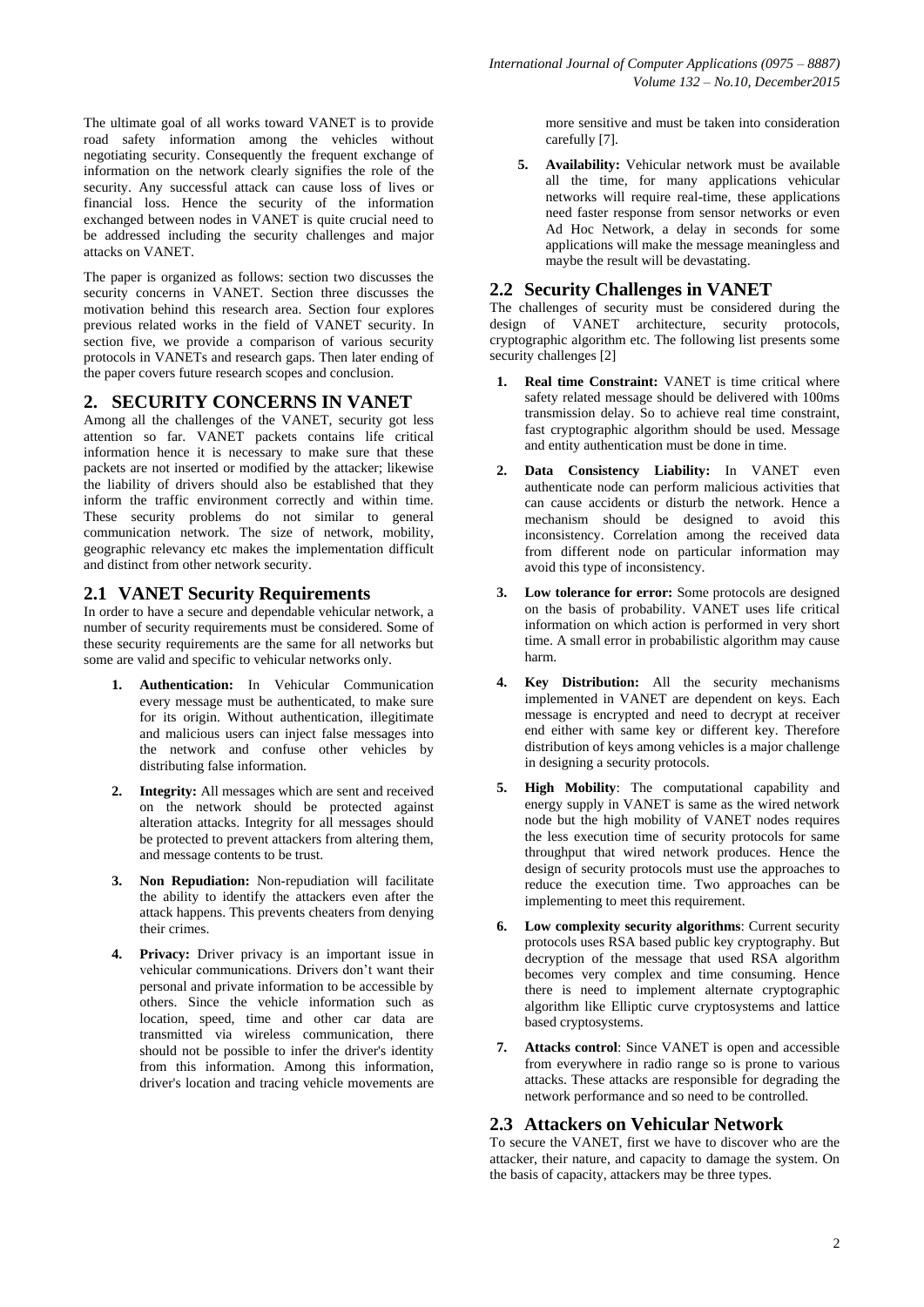- **1. Insider and Outsider:** Insiders are the authenticated members of network whereas Outsiders are the intruders and hence limited capacity to attack.
- **2. Malicious and Rational:** Malicious attackers have not any personal benefit to attack; they just harm the functionality of the network. Rational attackers have the personal profit hence they are predictable.
- **3. Active and Passive:** Active attackers generate signals or packet whereas passive attackers only sense the network.

## **2.4 Attacks in the VANET**

To get better protection from attackers we must have the knowledge about the attacks in VANET against security requirements. Attacks on different security requirement are given below [8]

#### **1. Denial of Service (DoS) Attack**

In Denial of Service (DoS) attack, attacker takes control of the vehicular resources to transmit dummy messages or disseminate forged messages which make the network unusable to the legitimate vehicles. It means that the attacker jams the vehicle's communication channel by creating so many messages under attack that legitimate messages are not transmitted. The attack causes VANET to lose its ability to provide services to the legitimate vehicles resulting in decreased network performance.

#### **2. Black Hole Attack**

In Black Hole attack, attacking node pretends to have shortest path to the destination and fascinates the source node to route through this node by providing the fake routing information. This way the source node transmits the data through malicious node considering the path as the shortest route between the source and destination. This attack results dropping or misuse the intercepted packets by malicious node without forwarding them.

#### **3. Wormhole Attack**

In Wormhole attack, a tunnel is created by two or more malicious nodes in the network. The packets received by any malicious node at one end of the tunnel in the network are tunneled to another malicious node at other end of the tunnel and then these packets are retransmitted into the network. This attack prevents the discovery of valid routes in the network.

#### **4. Grayhole Attack**

The grayhole attack resembles the black hole attack in a manner that it doesn't absorb or drop all the incoming packets as in backhole attack but it drops selective packets and forward rest of packets to the destination node. Grayhole attack is hard to detect because initially the attacking node behave as an honest node during the route discovery process, but then silently drops some of the data packets not only due to its malicious nature but also some times due to selfish nature, congestion or overload.

#### **5. Illusion Attack**

In illusion attacks, the adversary deceives purposefully the sensors on his car to produce wrong sensor readings and thus incorrect traffic information. As a result of this, the corresponding system reaction is invoked and then it broadcast the incorrect traffic warning messages to neighbors. Thus, illusion Attack is successfully launched by the Attacker.

#### **6. Sybil Attack**

In Sybil attack, the attacking node sends messages with multiple identities to other nodes in the network and creates an illusion of existence of multiple vehicles in the network. In this way the attacker takes the control of complete vehicular network to inject fake messages in the network. This attack impairs the functionality of whole network.

#### **7. Sinkhole Attack**

In Sinkhole attack, all the network traffic is attracted by the attacker by broadcasting the fake routing information. This attack results in degradation of the network performance either by dropping the data packets or by modifying them.

## **3. MOTIVATION**

Traffic congestion on the roads is today a large problem in big cities. The congestion and related vehicle accommodation problem is accompanied by a constant threat of accidents as well. Absence of road traffic safety takes a toll of precious human lives. Other negative consequences are related with time wastage, fuel waste and environmental pollution etc.

According to National Highway Traffic Safety Administration, the following figures indicate some of the consequences of recent car accidents [6].

- 6.3 million Police reported traffic accidents
- 43,000 people were killed
- Millions of people were injured

With these terrific numbers considerable governmental and other related agencies' as well as investments of vehicles manufacturers have been there trying to safety of roads. Accordingly, vehicle manufacturers are competing in equipping their vehicles with devices that collect data from the interior and exterior of vehicles and deliver it to a central processing unit that can analyze this data to boost the road safety while increasing the on-board luxury.

With increasing number of applications in VANETs, the various types of attacks on VANETs are also increasing. Due to these attacks, data confidentiality is threatened, life of the passenger may be at risk, and services may be denied to the authenticated users. Hence, importance has to be given to secure these networks from malicious users that threaten the security goals.

We know that most of the road accidents coverts into loss of life when proper medical aid is not given in minimum time. But With increase in security of VANET, the urgent piece of information will reach to the destination in the shortest time from shortest path. Hence information related to traffic, accidents, fire etc can be sent safely, securely and speedy so that the necessary action can be taken within the time without taking toll of precious life and resources.

## **4. RELATED WORKS**

The problem of securing communications in VANETs against malicious attackers has been previously explored by various authors in research literature. Table 1 summarizes some previous works related to VANET security in the research community.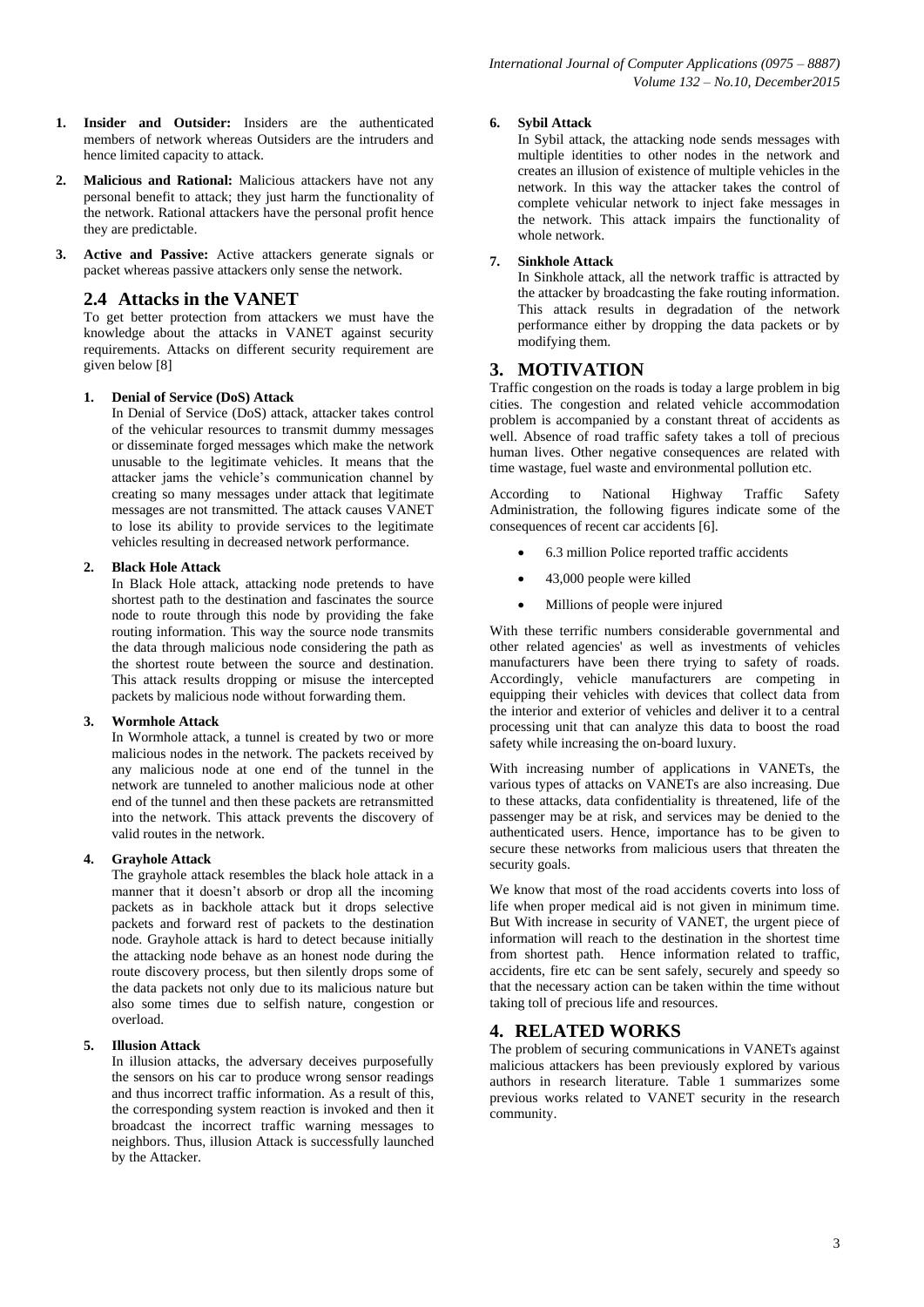| Sr.<br>No.       | <b>AUTHORS</b>                                 | <b>TITTLE</b>                                                                                                        | <b>TECHNOLOGY/</b><br><b>TECHNIQUE</b><br><b>USED</b>                                                               | <b>ATTACKS</b><br><b>COVERED</b>                   | <b>SECURITY</b><br><b>DIMENSIONS</b><br>(SD)                 | <b>REVIEW</b>                                                                               |
|------------------|------------------------------------------------|----------------------------------------------------------------------------------------------------------------------|---------------------------------------------------------------------------------------------------------------------|----------------------------------------------------|--------------------------------------------------------------|---------------------------------------------------------------------------------------------|
| $\mathbf{1}$     | Shiang-Feng<br>Tzeng, et al.<br>$[10]$ (2015)  | Enhancing<br>Security and<br>Privacy for<br>Identity-based<br><b>Batch Verification</b><br>Scheme in<br><b>VANET</b> | The system<br>initialization,<br>anonymous identity<br>generation, message<br>signing, and message<br>verification. | Forgery attack                                     | Message<br>authentication,<br>integrity, non-<br>repudiation | Effective solution<br>for forgery<br>attacks only. No<br>solution for other<br>attacks.     |
| $\overline{2}$ . | Yiliang han,<br>et al. [11]<br>(2014)          | Aggregate<br>syncryption based<br>hybrid<br>authentication<br>protocol for<br><b>VANET</b>                           | Aggregate signature<br>and<br>Batch-verification                                                                    | No specific<br>attack is<br>covered                | Privacy,<br>Authentication                                   | Good privacy<br>scheme with less<br>overhead No<br>solution for<br>attacks                  |
| $\overline{3}$   | Pouyan, et al.<br>[12] (2014)                  | Sybil Attack<br>Detection In<br>Vehicular<br><b>Networks</b>                                                         | Tracks the<br>irregularities in the<br>vehicular movement<br>to track the malicious<br>nodes                        | Sybil attack<br>and prankster<br>attack            | Privacy                                                      | <b>Effective</b> against<br>the Sybil and<br><b>Prankster Attacks</b>                       |
| $\overline{4}$   | Manish<br>Kumar Soni<br>et al. [13]<br>(2014)  | HAP: Hybrid<br>Authentication<br>Protocol for<br>Vehicular Ad Hoc<br>Network                                         | combines the concept<br>of anonymous<br>certificate scheme<br>with the group<br>signature scheme                    | black hole<br>attack                               | Authentication and<br>reliability                            | Effective against<br>black hole attack.<br>No solution for<br>other attacks                 |
| 5                | Adetundji<br>Adigun, et al.<br>[14] (2013)     | Protocol of Change<br>Pseudonyms for<br><b>VANETs</b>                                                                | Asymmetric and<br>symmetric<br>cryptography                                                                         | No solution<br>against attacks.                    | Privacy,<br>authentication<br>Non-repudiation                | Solution for data<br>privacy not<br>against attacks                                         |
| 6                | Ghaleb, Fuad<br>A., et al. [15]<br>(2013)      | Security and<br>privacy<br>enhancement in<br>vanets using<br>mobility pattern                                        | Mobility pattern<br>based Misbehavior<br>detection                                                                  | No solution<br>against attacks.                    | Privacy                                                      | <b>Effective</b> for<br>anonymous<br>message<br>detection. No<br>solution against<br>attack |
| $\tau$           | Alam, Nima,<br>et al. [16]<br>(2013)           | Relative<br>positioning<br>enhancement in<br>VANETs: A tight<br>integration<br>approach                              | Realistic Vehicular<br>movement on Road<br>network                                                                  | No solution<br>against attacks                     | Privacy                                                      | Solution for<br>filtering<br>malicious nodes,<br>no sol. against<br>attack                  |
| $\overline{8}$   | <b>Tong Zhou</b><br>et.al. [17]<br>(2011)      | P2DAP - Sybil<br><b>Attacks Detection</b><br>in VANET                                                                | passive overhearing<br>by s set of fixed<br>nodes                                                                   | Effective<br>against Sybil<br>attack               | Privacy                                                      | <b>Effective</b> against<br>the Sybil. No<br>solution for other<br>attacks                  |
| 9                | Priya<br>Karunanithi,<br>et al. [18]<br>(2011) | Efficient<br>Distributed Group<br>Authentication<br>Protocol for<br><b>VANET</b>                                     | The group signature<br>and batch verification<br>schemes                                                            | No solution<br>against the<br>Malicious<br>attacks | Authentication and<br>conditional privacy                    | Solution for<br>conditional<br>privacy but not<br>effective against<br>attacks.             |
| Sr.<br>No.       | <b>AUTHORS</b>                                 | <b>TITTLE</b>                                                                                                        | <b>TECHNOLOGY/</b><br><b>TECHNIQUE</b><br><b>USED</b>                                                               | <b>ATTACKS</b><br><b>COVERED</b>                   | <b>SECURITY</b><br><b>DIMENSIONS</b>                         | <b>REVIEW</b>                                                                               |
| 10               | Catalin<br>Gosman, et al.<br>[19] (2010)       | Security protocol<br>for vehicular<br>distributed systems                                                            | DSA key pair                                                                                                        | avoids DOS<br>attacks                              | Data integrity,<br>Authentication,<br>non-Repudiation        | More overhead<br>and time delay                                                             |

## **Table 1. Literature review on VANET security**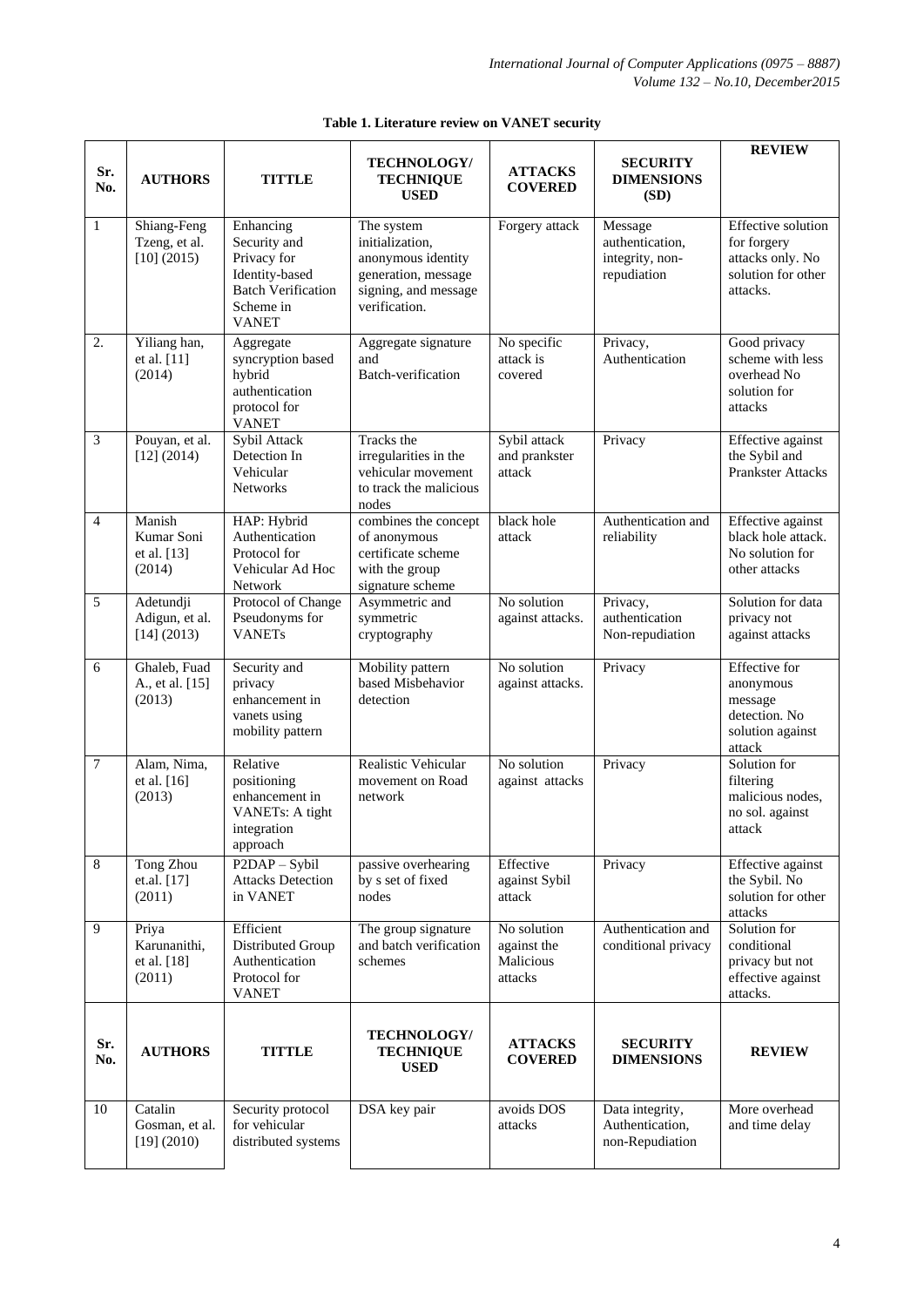| 11 | X. Lin, et al.<br>$[20]$ (2007)                        | GSIS: A secure<br>and privacy-<br>preserving<br>protocol for<br>vehicular<br>communications           | group signature and<br>identity (ID)-based<br>signature techniques | No solution<br>against attacks                     | security, privacy,                                           | Good for security<br>and privacy but<br>not effective<br>against attack.                        |
|----|--------------------------------------------------------|-------------------------------------------------------------------------------------------------------|--------------------------------------------------------------------|----------------------------------------------------|--------------------------------------------------------------|-------------------------------------------------------------------------------------------------|
| 12 | $P_{\cdot}$<br>Papadimitrato<br>s et al [21]<br>(2003) | Secure Data<br>Transmission in<br>Mobile Ad Hoc<br><b>Network</b>                                     | MAC (Message)<br><b>Authentication Code</b> )                      | Information<br><b>Disclosure</b>                   | Authentication                                               | Provides<br>authenticity not<br>other security<br>dimensions.                                   |
| 13 | Y. C. Hu et al<br>[22] (2003)                          | <b>SEAD: Secure</b><br>efficient distance<br>vector routing for<br>mobile wireless<br>ad-hoc networks | One Way Hash<br>function                                           | DoS, Routing<br>Attack,<br>Resource<br>Consumption | Authentication,<br>Availability                              | Effective solution<br>for DOS & replay<br>attacks but<br>achieve all<br>security<br>dimensions. |
| 14 | Y. Chun Hu<br>et al $[23]$<br>(2002)                   | Ariadne: A Secure<br>On-Demand<br><b>Routing Protocol</b><br>for Ad<br><b>Hoc Networks</b>            | Symmetric<br>Cryptography                                          | DoS, Routing<br>Attack, Replay<br>Attack           | Authentication                                               | Provides<br>authenticity not<br>other security<br>dimensions.                                   |
| 15 | B. Dahill et al<br>[24] (2002)                         | A Secure Routing<br>Protocol for Ad<br>Hoc Networks                                                   | cryptographic<br>certificate                                       | Replay Attack,<br>Impersonating,<br>False warning  | Authentication,<br>Message<br>Integrity, non-<br>Repudiation | Address some<br>attacks only.                                                                   |

# **5. COMPARISON AMONG THE EXISTING TECHNIQUES AND RESEARCH GAPS**

As discussed in table 1, there are many solutions provided to secure VANET by mitigating attacks. These solutions are compared on basis of some security parameters to obtain the

research gaps. Comparison of some security solutions is shown table 2.

| <b>Security parameters</b> | <b>Enhancing Security</b><br>and Privacy for<br><b>Identity-based Batch</b><br><b>Verification Scheme</b><br>in VANET | Aggregate<br>syncryption<br>based hybrid<br>authentication<br>protocol for<br><b>VANET</b> | <b>Protocol of</b><br><b>Change</b><br><b>Pseudonyms</b><br>for VANETs | <b>P2DAP</b> – Sybil<br><b>Attacks</b><br>Detection in<br><b>VANET</b> | <b>Security protocol</b><br>for vehicular<br>distributed systems. |
|----------------------------|-----------------------------------------------------------------------------------------------------------------------|--------------------------------------------------------------------------------------------|------------------------------------------------------------------------|------------------------------------------------------------------------|-------------------------------------------------------------------|
| Authentication             |                                                                                                                       |                                                                                            | $\mathcal{L}$                                                          | $\pmb{\times}$                                                         |                                                                   |
| Integrity                  | $\mathbf{\hat{}}$                                                                                                     | $\boldsymbol{\mathsf{x}}$                                                                  | $\pmb{\times}$                                                         | $\pmb{\times}$                                                         | N                                                                 |
| Non-repudiation            | $\mathcal{N}$                                                                                                         | $\times$                                                                                   | $\sqrt{ }$                                                             | $\pmb{\times}$                                                         | V                                                                 |
| Privacy                    | $\times$                                                                                                              | N                                                                                          | N                                                                      | N                                                                      | $\times$                                                          |
| Availability               | ×                                                                                                                     | $\times$                                                                                   | $\pmb{\times}$                                                         | $\pmb{\times}$                                                         | $\times$                                                          |
| No. of attacks covered     | One (Forgery attack)                                                                                                  | N <sub>o</sub>                                                                             | N <sub>0</sub>                                                         | One (Sybil)                                                            | One (DOS Attack)                                                  |

## **Table 2. Comparison of some security solutions of VANET**

The existing VANET techniques have been studied in the collective manner in order to understand their shortcomings in comparison with other similar techniques. The comparison presents the following Gaps.

- 1. In VANETs, attackers can inject, forge, replay, and drop messages in order to violate information integrity, authenticity, user privacy, and system performance. But no security solution satisfies all primary security requirements together.
- 2. Some of the existing solutions to attain security dimensions contain drawbacks, which makes them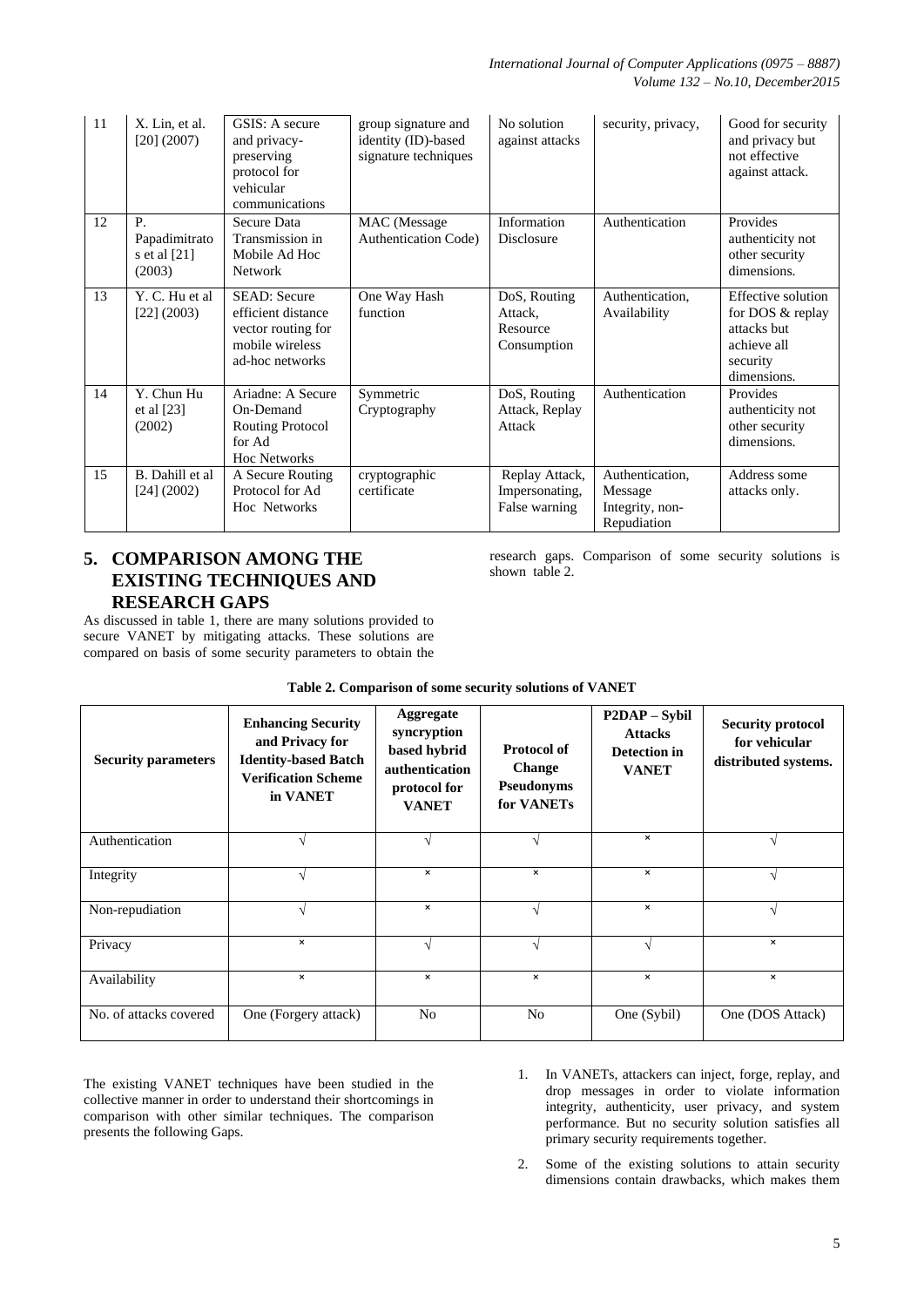vulnerable to attacks. So a balance between attacks solution and security dimension is missing.

- 3. There is no central solution for VANETs which offers a complete VANET security.
- 4. Mitigation of one attack does not create secure VANETs. It requires mitigating most of the prominent attacks with one solution in order to facilitate the stable movement.
- 5. Security solutions are lacking to provide communication between vehicles in minimum time. The delivery delay sometimes makes the accident messages meaningless.

#### **6. RESEARCH SCOPES**

The future of VANET is very bright as new ideas and scopes are coming up in recent times. Some research scopes and enhancements possible in area of literature survey are as follows.

**1. Central solution for secure VANETs by balancing the routing techniques without negotiating security and overhead**

Researchers are working in VANET to provide safety and security to mankind. But till date no fully developed vehicular network exists for security purpose around world. Consequently, there is a scope to develop central solution for VANETs which offers a complete VANET security. In the field of Information Technology, it is argued that a guaranteed 100% security is not realistic and besides security, the mechanism should preserves privacy, information authenticity tracking with minimum data storage and cryptographic overhead Therefore the best approach to provide a central solution for VANET security is to make a perfect balance between the routing techniques, security dimensions including attacks and overheads as shown in fig.2. The intersection point of these three issues will able to achieve an acceptable level of security and satisfy effectively all the design requirements for deployment of VANET in real scenario.



**Fig. 2: Central solution for VANET**

#### **2. Mitigating most of the prominent attacks with one solution**

Lot of research work has been done by researchers to mitigate attacks but the proposed solutions are attack specific i.e. different approach for each attack. There is no mechanism till date which can mitigate all attacks or most of the prominent attacks with single approach.

**3. Image processing**

Image processing is a wide area of research with a huge scope. By using advanced image processing algorithms, the vehicles can track a person by using cameras on the vehicles. This application is used for tracking terrorists on the roads. If a terrorist's image matches with the database image then the vehicle suddenly broadcasts the information to the nearby police station. The videos of the street can also be recorded for criminal investigation.

#### **4. Vehicular cloud**

Implementation of cloud computing concepts can provide services in software, hardware and platform level. The main use of cloud computing is to provide ondemand resources to the users using virtualization. By using cloud, many applications are projected like multimedia services, content delivery, location sharing, e-applications, P2P services (Peer-to-Peer) and so on. The vehicles with internet access can form a network cloud to provide content delivery and information sharing. The storage can also be used as a service because cars have terabytes of memory. This technology can be used for many applications and it will be an emerging area of research.

#### **5. Fault tolerance**

VANET is a network and it consists of vehicles which act as nodes. The nodes can fail at any time because of hardware tampering or software fault and this leads to the generation of faulty nodes in the system. At the time of routing, if a vehicle sends data to a faulty vehicle then the data may be dropped and delay increases. Hence, there should be a recovery mechanism which recovers to protect the network from these faults. The generation of new fault tolerance techniques nowadays is also an emerging area of research.

**6. Seamless interfacing of the VANETs with existing infrastructure**

Most of the schemes for VANETs assume the use of Roadside Units (RSUs) that are deployed to assist the vehicles in performing the protocols. However, the deployment of RSUs is costly. Interfacing the VANETs with existing wireless infrastructure, such as the cellular network or the satellite network can improve the costeffectiveness, but will gives rise to new security, privacy, and access control concerns.

#### **7. CONCLUSION**

Security is the major issue to implement the VANET. In this paper, the security requirements, attacks and security challenges to implement the security measures in the VANET are discussed. Also the various solutions proposed by different researchers to secure VANET are reviewd and compared. Among all requirements authentication and privacy are the major issues in VANET. However confidentiality is not required in the VANET because generally packets on the network do not contain any confidential data. The study of attacks revealed that the attacker generally targets the network layer directly or indirectly hence the routing protocol must be secure enough to prevent the most types of attacks. Security solution must preserve all the security requirements like authentication, integrity, availability and privacy which are more targeted.

#### **8. REFERENCES**

[1] Yih-Chun Hu; Kenneth P. Laberteaux. 2006. Strong VANET Security on a Budget" In Proceedings of Workshop on Embedded Security in Cars (ESCAR).